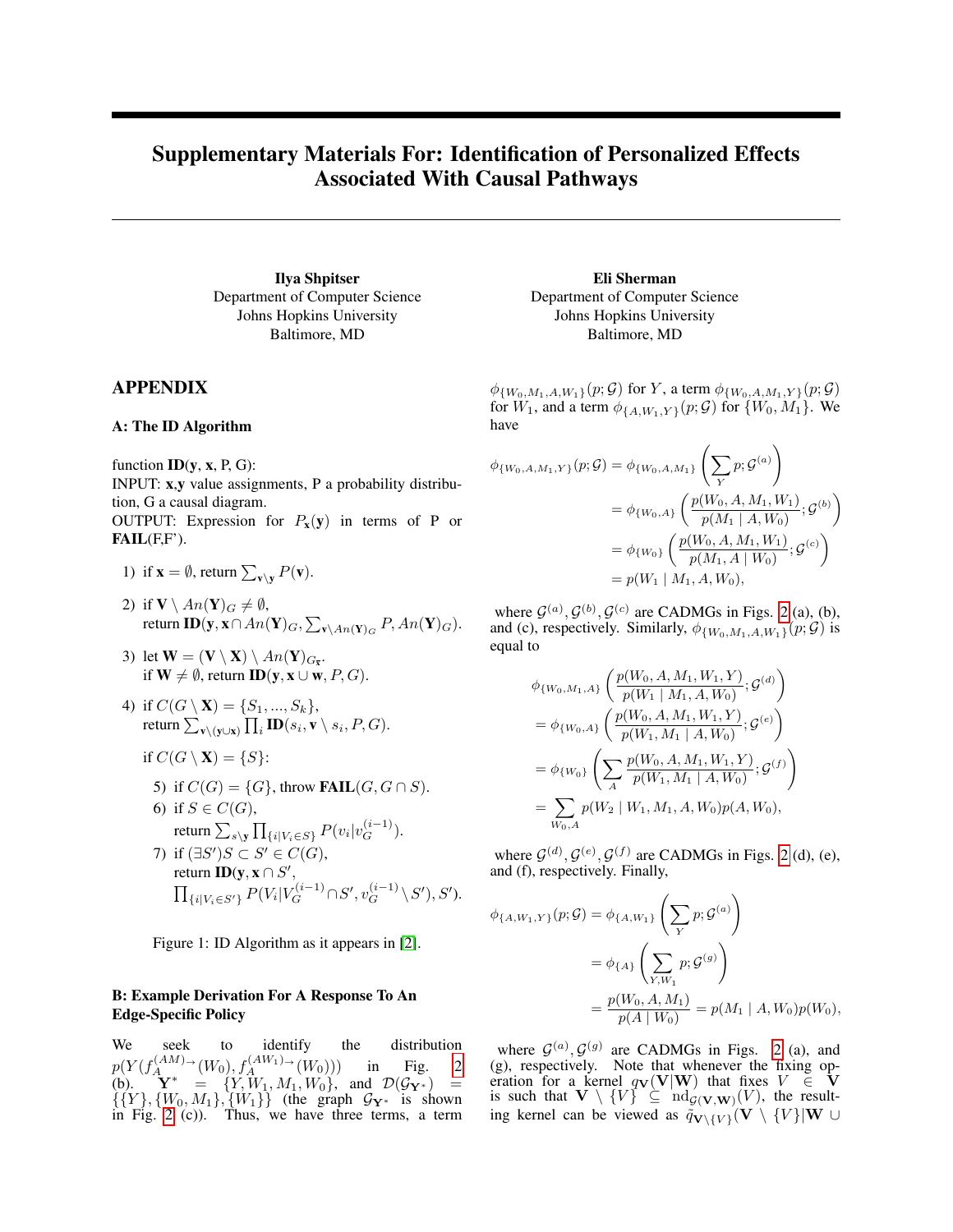${V}$ ) =  $\sum_{V} q_{V}(V|W)$ . We now combine these terms, evaluating A to either  $f_A^{(AW_1)\rightarrow}(W_0)$  or  $f_A^{(AM)\rightarrow}(W_0)$ , as appropriate, yielding the functional in [\(18\)](#page-0-0) for  $p(Y(f_A^{(AW_1)\rightarrow}(W_0), f_A^{(AM)\rightarrow}(W_0))),$  namely:

$$
\sum_{W_0, A, M, W_1} \left[ \left[ p(W_1 | M, A = f_A^{(AM)} \to (W_0), W_0) \right] \times \left[ p(M | A = f_A^{(AW_1)} \to (W_0), W_0) p(W_0) \right] \times \left[ \sum_{W_0, A} p(Y | W_1, M, A, W_0) p(W_0, A) \right] \right].
$$

<span id="page-1-0"></span>

Figure 2: CADMGs obtained from fixing in  $\mathcal G$  shown in Fig. [2](#page-3-0) (b): (a)  $\phi_{\{Y\}}(\mathcal{G})$ , (b)  $\phi_{\{Y,M_1\}}(\mathcal{G})$ , (c)  $\phi_{\{Y,M_1,A\}}(\mathcal{G})$ , (d)  $\phi_{\{W_1\}}(\mathcal{G})$ , (e)  $\phi_{\{W_1,M_1\}}(\mathcal{G})$ , (f)  $\phi_{W_1,M_1,A}(\mathcal{G}),$  (g)  $\phi_{Y,W_1}(\mathcal{G}).$ 

#### C: Proofs

Before giving proofs of our main results, we state the following utility lemma which will be useful throughout subsequent developments.

<span id="page-1-1"></span>Lemma 1 *Let* G *be a DAG with vertex set* V*. Fix*  $A, B \in V$  *such that*  $B \notin \text{deg}(A) \setminus \text{ch}_G(A)$  *and*  $A \notin$  $deg(B) \setminus ch_G(B)$ *. Let*  $\mathcal{G}_{A \times B}$  *be a directed graph containing vertices*  $(V \setminus \{A, B\}) \cup Z$ *, and the following set of edges. First, all edges between vertices in*  $V \setminus \{A, B\}$ *in* G also are in  $\mathcal{G}_{A\times B}$ *. Second, for every*  $C \neq A, B$ *, for every edge of the form*  $C \rightarrow A$  *or*  $C \rightarrow B$  *in*  $\mathcal{G}$ *, there is an edge*  $C \rightarrow Z$  *in*  $\mathcal{G}_{A \times B}$ *, and for every edge of the form*  $A \to C$  *or*  $B \to C$  *in*  $\mathcal{G}$ *, there is an edge*  $Z \to C$ *in*  $\mathcal{G}_{A \times B}$ *. Then* 

- *(a)*  $\mathcal{G}_{A\times B}$  *is a DAG.*
- *(b) Any element in the causal model for* G *is an element of the causal model for*  $G_{A \times B}$ *, if we interpret the Cartesian product of variables* A *and* B *in this element as the variable* Z*.*

*Proof:* If  $\mathcal{G}_{A \times B}$  is not a DAG, there is a directed cycle involving Z, e.g.  $W \to \dots \to \circ \to Z \to \circ \to \dots \to$ W. Since  $\mathcal G$  is a DAG, this implies either  $\mathcal G$  has a pair of paths  $W \to \ldots \to \circ \to A$  and  $B \to \circ \to \ldots \to$ W, or a pair of paths  $W \to \ldots \to \circ \to B$  and  $A \to$  $\circ \rightarrow \dots \rightarrow W$ . This violates our assumption on the genealogical relationship between A and B.

We construct the element in the causal model for  $\mathcal{G}_{A\times B}$  as follows. Given the structural equation  $f_A(\text{pa}_\mathcal{G}(A), \epsilon_A)$  for A, and the structural equation  $f_B(\text{pa}_G(B), \epsilon_B)$  for B in some element of a causal model in  $G$ , define the structural equation  $f_Z(\text{pa}_{\mathcal{G}_{A\times B}}(Z), \epsilon_Z)$  to be the function that sets the component of  $Z$  corresponding to  $A$  via  $f_A(\text{pa}_\mathcal{G}(A), \epsilon_A)$ , the component of Z corresponding to B via  $f_B(pag(B), \epsilon_B)$ , and where  $\epsilon_Z = \epsilon_A \times \epsilon_B$ .

The structural equations and independent error terms for variables other than Z are inherited from the element of the causal model for  $G$ . By construction, all error terms are independent. By definition of the structural equation model with independent errors, this gives an element in the causal model of  $\mathcal{G}_{A\times B}$ .

<span id="page-1-2"></span>Corollary 1 *Fix* G, A, B *with the properties in Lemma [1.](#page-1-1) Fix any causal parameter* β *that is not identified in* G*. If*  $A, B$  *is reintepreted to refer to*  $Z = A \times B$ *, then*  $\beta$  *is also not identified in*  $\mathcal{G}_{A \times B}$ *.* 

*Proof:* If  $\beta$  is not identified, there exist two elements in the causal model for  $G$  which agree on the observed data distribution, but disagree on  $\beta$ . The construction in the proof of Lemma [1](#page-1-1) allows us to reinterpret those elements as elements of the causal model for  $\mathcal{G}_{A\times B}$ , and  $\beta$  as a parameter in the causal model for  $\mathcal{G}_{A\times B}$ . This immediately yields two elements in the model for  $\mathcal{G}_{A\times B}$  which disagree on  $\beta$ , but agree on the observed data distribution.  $\Box$ 

We now give the proofs of the main results. The proof of the following result is already known. We give a version of it here to show the close relationship between proofs of other the results in this paper, and the method for proving this result.

Theorem [4](#page-0-0) *Given disjoint subsets* Y, A *of* V *in an ADMG* G, define  $Y^* \equiv \text{ang}_{V \setminus A}(Y)$ *. Then*  $p(Y(a))$  *is not identified if there exists*  $\mathbf{D} \in \mathcal{D}(\mathcal{G}_{\mathbf{Y}^*})$  *that is not a reachable set in* G*.*

*Proof:* Assume there exists  $D \in \mathcal{D}(\mathcal{G}_{V^*})$  that is not a reachable set in G. Let  $\mathbf{R} = \{D \in \mathbf{D} | \text{ch}_G(D) \cap \mathbf{D} = \emptyset\},\$ and  $\mathbf{A}^* = \mathbf{A} \cap \text{pa}_{\mathcal{G}}(\mathbf{D})$ . Then there exists a hedge consisting of **D** and a superset of **D** for  $p(\mathbf{R}|\text{do}(\mathbf{a}^*))$ , and  $p(\mathbf{R}|\text{do}(\mathbf{a}^*))$  is not identified via a construction based on hedges in [\[2\]](#page-6-0).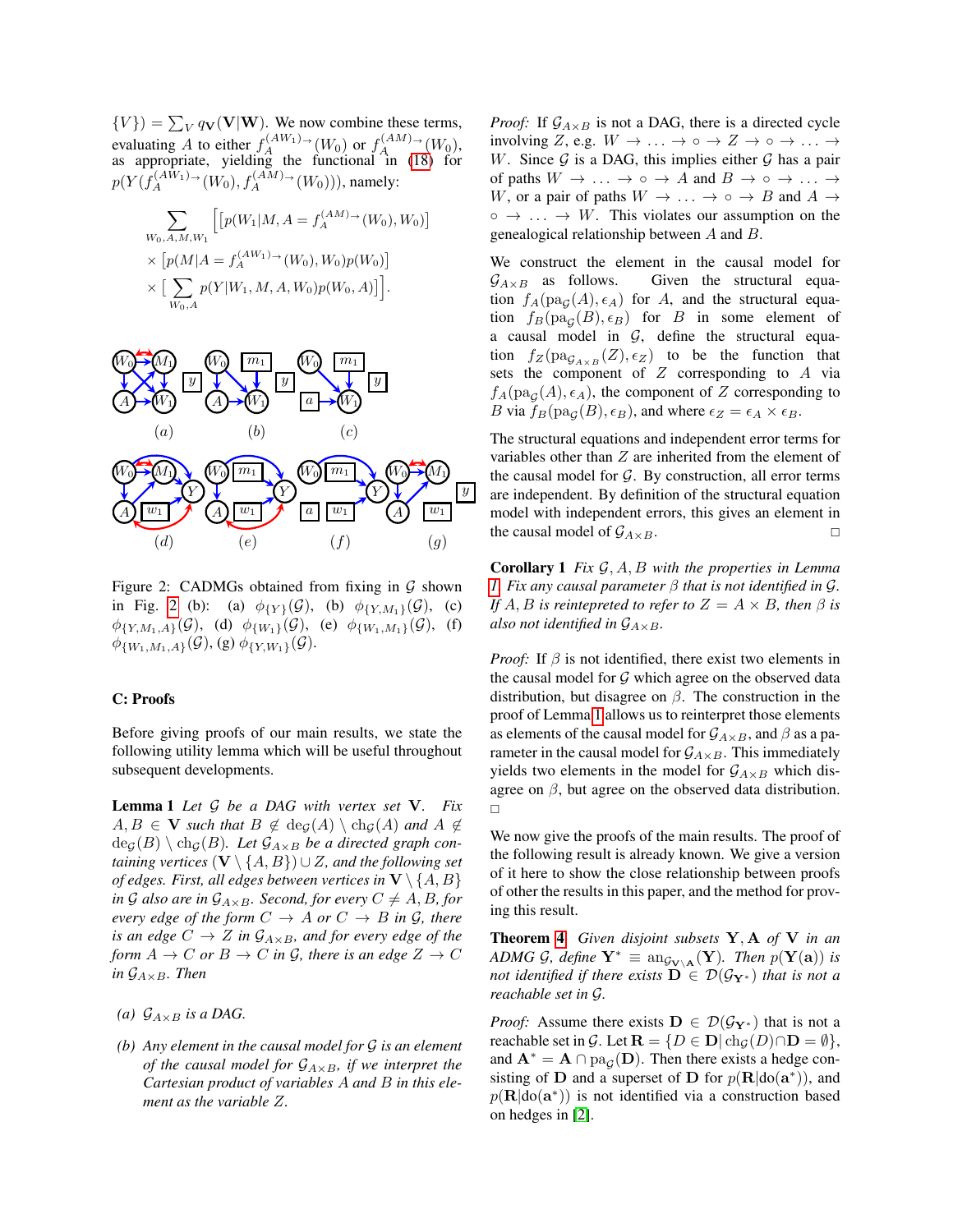Let Y' be the minimal subset of Y such that R  $\subset$  $\mathrm{an}_{\mathcal{G}_{\mathbf{V}\setminus\mathbf{A}}}(\mathbf{Y}')$ . Consider an edge subgraph  $\mathcal{G}^{\dagger}$  of  $\mathcal G$  consisting of all edges in  $G$  in the hedge above, and a subset of edges on directed paths in  $\mathcal{G}_{V\setminus A}$  from R to Y' that form a forest. Note that if  $p(Y'|do(a^*))$  is not identified in  $\mathcal{G}^{\dagger}$ ,  $p(\mathbf{Y}|\text{do}(\mathbf{a}))$  is also not identified in  $\mathcal{G}$ , since by construction,  $p(Y'|do(a^*)) = p(Y'|do(a)),$ and if the marginal  $p(Y'|do(a))$  is not identified, the joint  $p(Y|do(a))$  is also not identified. Since  $\mathcal{G}^{\dagger}$  is an edge subgraph of  $G, p(Y|do(a))$  is also not identified in  $\mathcal{G}.$ 

We now show that  $p(Y'|do(a^*))$  is not identified in  $\mathcal{G}^{\dagger}$ . If  $\mathbf{R} \subseteq \mathbf{Y}'$ , our conclusion is trivial.

If not, pick a vertex  $\tilde{Y}$  in  $\mathcal{G}^{\dagger}$  such that  $\text{pa}_{\mathcal{G}^{\dagger}}(\tilde{Y}) \subseteq \mathbf{R}$ , and  $\text{pa}_{G^{\dagger}}(\widetilde{Y}) \setminus Y' \neq \emptyset$ . Such a vertex is guaranteed to exist, since  $\mathcal{G}^{\dagger}$  is acyclic and  $\mathbf{R} \setminus \mathbf{Y}' \neq \emptyset$ . We want to show the following subclaim: if  $p(\mathbf{R}|\text{do}(\mathbf{a}^*))$  is not identifiable, then  $p(\mathbf{R} \setminus (pa_{\mathcal{G}^{\dagger}}(\widetilde{Y}) \setminus \mathbf{Y}') \cup \widetilde{Y}|do(a^*) )$  is also not identified. Note that in the model given by  $\mathcal{G}^{\dagger}$ ,

$$
p(\mathbf{R}\setminus(\text{pa}_{\mathcal{G}^{\dagger}}(\widetilde{Y})\setminus\mathbf{Y}')\cup\widetilde{Y}|\text{do}(\mathbf{a}^*))=\\ \sum_{\text{pa}_{\mathcal{G}^{\dagger}}(\widetilde{Y})\setminus\mathbf{Y}'}p(\mathbf{R}|\text{do}(\mathbf{a}^*))p(\widetilde{Y}|\text{pa}_{\mathcal{G}^{\dagger}}(\widetilde{Y}))
$$

Since  $p(\mathbf{R}|\text{do}(\mathbf{a}^*))$  is not identified in the model corresponding to the subgraph of  $\mathcal{G}^{\dagger}$  pertanining to the hedge for  $p(\mathbf{R}|\text{do}(\mathbf{a}^*))$ , there exist two elements in this model that agree on the observed data distribution, but disagree on  $p_1(\mathbf{R}|\text{do}(\mathbf{a}^*))$  and  $p_2(\mathbf{R}|\text{do}(\mathbf{a}^*))$ . In fact, the two elements constructed in [\[2\]](#page-6-0) used discrete state space variables.

Note that the right hand side expression above can be viewed, for discrete state space variables, as a linear mapping from vectors representing probabilities  $p(\mathbf{R}|\text{do}(\mathbf{a}^*))$  to vectors representing probabilities  $p(\mathbf{R} \setminus \mathbf{a})$  $(\text{pa}_{\mathcal{G}^{\dagger}}(\tilde{Y}) \setminus \mathbf{Y}'), \tilde{Y} | \text{do}(\mathbf{a}^*)$ ). To prove the subclaim, it suffices to extend the above two elements with the same distribution  $p(Y|pa_{C^{\dagger}}(Y))$  in such a way that this linear mapping is one to one. This will ensure the two elements still agree on the observed data distribution but disagree on  $p_1(\mathbf{R} \setminus (\text{pa}_{\mathcal{G}^\dagger}(\widetilde{Y}) \setminus \mathbf{Y}'), \widetilde{Y} | \text{do}(\mathbf{a}^*))$  and  $p_2(\mathbf{R} \setminus (\text{pa}_{\mathcal{G}^\dagger}(\widetilde{Y}) \setminus \mathbf{Y}'), \widetilde{Y} | \text{do}(\mathbf{a}^*)$ ). Many such choices for  $p(Y|pa_{G^{\dagger}}(Y))$  are possible. For example, any appropriate stochastic matrix of full column rank will suffice.

We now redefine  $\mathbf{R} \equiv \mathbf{R} \setminus (p a_{\mathcal{G}^{\dagger}}(\tilde{Y}) \setminus \mathbf{Y}') \cup \tilde{Y}$ , and apply the above subclaim inductively until  $\mathbf{R} \subseteq \mathbf{Y}'$ . Note that if  $\widetilde{Y} = Y \in \mathbf{Y}'$ , we may first apply the induction to  $\widetilde{Y}$  as an artificial "copy" of  $Y$ , and then redefine  $Y$  as a Cartesian product of Y and  $\tilde{Y}$ , with the conclusion following by Corollary [1.](#page-1-2)

This proves the claim.

To illustrate the operation of the proof, consider the graph in Fig. [3](#page-2-0) (a), where we want to show  $p(Y_2|do(a))$ is not identified. First, note that  $Y^* = \{Y_2, M, Y_1\}$ , with  ${Y_1, Y_2}$  not reachable. This entails the hedge structure composed of two "C-forests" shown in Fig. [3](#page-2-0) (b) and (c), see [\[2\]](#page-6-0) for further details on how hedges are defined. The presence of the hedge structure immediately implies  $p(Y_1, Y_2 | do(a))$  is not identified. The inductive argument in the proof proceeds as follows. First a distribu- $\sum_{Y_1} p(M|Y_1) p(Y_1, Y_2 | \text{do}(a))$  is not identified in Fig. [3](#page-2-0) tion  $p(M|Y_1)$  is constructed such that  $p(Y_2, M | do(a)) =$ (d). Next, a distribution  $p(Y_2|M)$  is constructed such that  $p(Y_2, Y_2 | \text{do}(a)) = \sum_M p(Y_2 | M) p(Y_2, M | \text{do}(a))$  is not identified in Fig. [3](#page-2-0) (e). Finally, we use Corollary [1](#page-1-2) to conclude non-identifiability of  $p(Y_2|do(a))$  in Fig. [3](#page-2-0) (a) by redefining  $Y_2$  in Fig. [3](#page-2-0) (a) to be a Cartesian product of  $Y_2$  and  $Y_2$  in Fig. [3](#page-2-0) (e). This construction corresponds to Fig. [3](#page-2-0) (f). Note that Fig. [3](#page-2-0) (a) and Fig. [3](#page-2-0) (f) are identical up to vertex relabeling.

<span id="page-2-0"></span>

Figure 3: (a) A graph in which we are interested in the effect of A on  $Y_2$ ,  $p(Y_2|do(a))$ ; (b) and (c) Two forests that form a hedge with the root set  $\{Y_1, Y_2\}$ ,  $p(Y_1, Y_2|do(a))$ is not identified; (d) A subgraph illustrativing the injectivity argument:  $p(M, Y_2|do(a))$  is not identified; (e) Adding an artificial variable  $\tilde{Y}_2$ ,  $p(Y_2, \tilde{Y}_2|do(a))$  is not identified; (f) Joining  $Y_2$  and  $\tilde{Y_2}$  via the Cartesian product,  $p(Y_2 \times Y_2|do(a))$  is not identified.

We next prove an analogous theorem for edge interventions. A similar proof for a closely related claim (not involving edge interventions) appeared in [\[1\]](#page-6-1).

**Theorem [5](#page-0-0)** *Given*  $A_{\alpha} \equiv \{A \mid (AB)_{\rightarrow} \in \alpha\}$ *, and an edge intervention given by the mapping*  $a_{\alpha}$ *, define*  $Y^* \equiv \text{ang}_{V \setminus A_\alpha}(Y)$ *. The joint distribution of the counterfactual response*  $p(\{\mathbf{V} \setminus \mathbf{A}_{\alpha}\}(\mathfrak{a}_{\alpha}))$  *is not identified if*  $p({\bf{V} \setminus A}_\alpha({\bf{a}}))$  *is not identified, or there exists*  ${\bf{D}} \in$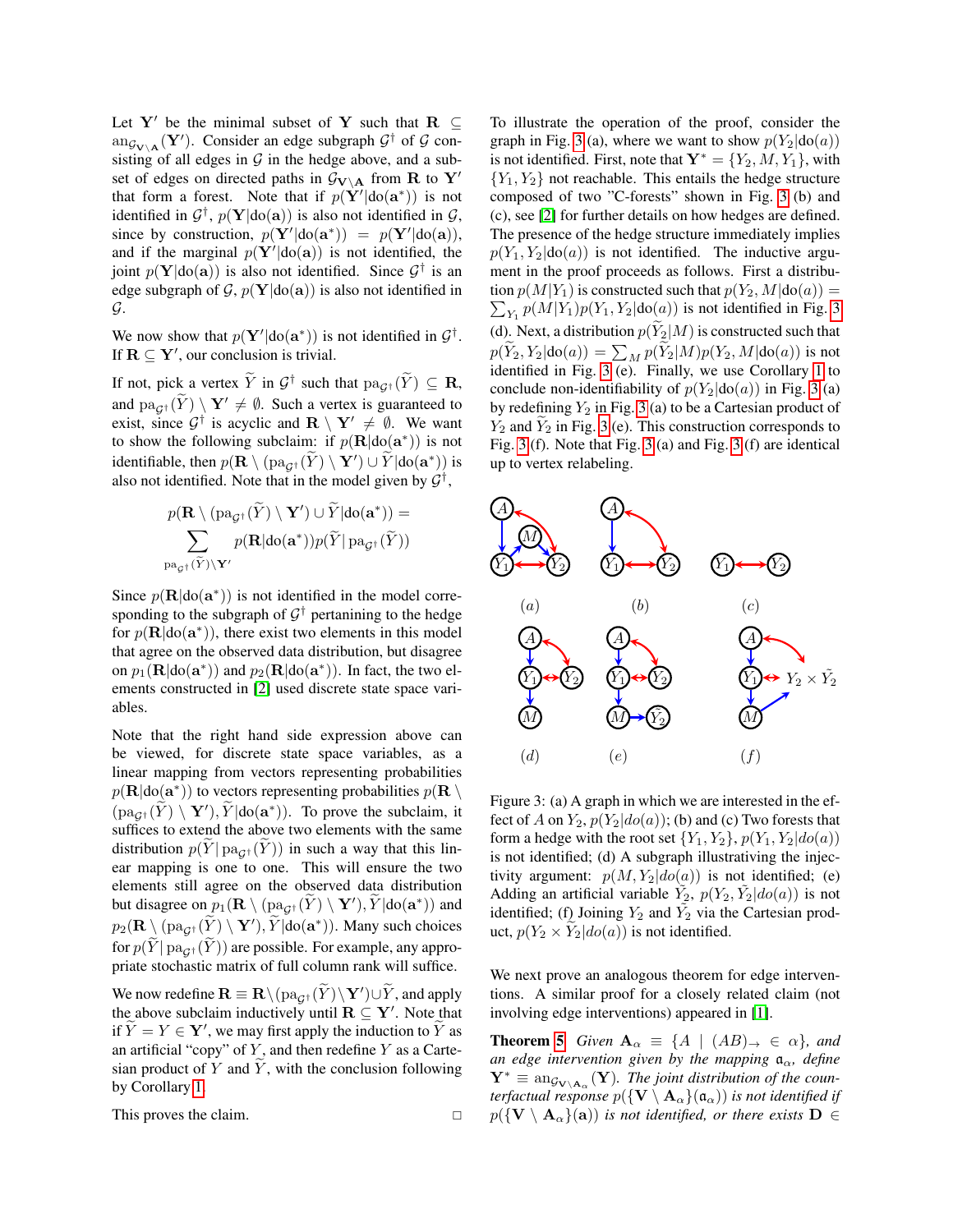$\mathcal{D}(\mathcal{G}_{Y^*})$  *and*  $A \in \mathbf{A}_{\alpha}$ *, such that*  $\mathfrak{a}_{\alpha}$  *has the different value assignments for a pair of directed edges out of* A *into* D*.*

*Proof:* Assume there exists  $D \in \mathcal{D}(\mathcal{G}_{Y^*})$  that is not a reachable set in  $\mathcal{G}$ , or  $\mathfrak{a}_{\alpha}$  has different value assignments for a pair of directed edges out of A into D. Let  $\mathbf{R} = \{D \in \mathbf{D} | \text{ch}_G(D) \cap \mathbf{D} = \emptyset\}$ , and  $\mathbf{A}^* =$  $A \cap pa_G(D)$ . Then we have one of two cases. Either there exists a hedge consisting of D and a superset of **D** for  $p(\mathbf{R}|\text{do}(\mathbf{a}^*))$ , and  $p(\mathbf{R}|\text{do}(\mathbf{a}^*))$  is not identified via a construction based on hedges in [\[2\]](#page-6-0). Or  $p(\mathbf{R}(\mathfrak{a}_{\{(AD)_{\rightarrow}|A\in\mathbf{A},D\in\mathbf{D}\}}))$  is not identified by counterexamples in [\[1\]](#page-6-1).

Note that  $p(\mathbf{R}|\text{do}(\mathbf{a}^*)$ )) is equal to  $p(\mathbf{R}(\mathfrak{a}^\dagger_f$  $^{\dagger}_{\{(AD) \rightarrow | A \in \mathbf{A}, D \in \mathbf{D}\}})$ ), where  $\mathfrak{a}^{\dagger}$ assigns all edges from A to D to a consistent value. As a result, in the discussions below we will unify the above two cases by assuming non-identifiability of  $p(\mathbf{R}(\mathfrak{a}_{\{(AD)_{\rightarrow}\} | A \in \mathbf{A}, D \in \mathbf{D}\})$ , for some a.

We now proceed as before. Let  $Y'$  be the minimal subset of **Y** such that  $\mathbf{R} \subseteq \mathrm{an}_{\mathcal{G}_{\mathbf{V} \setminus \mathbf{A}}}(\mathbf{Y}^{\prime}).$  Consider an edge subgraph  $\mathcal{G}^{\dagger}$  of  $\mathcal G$  consisting of all edges in  $\mathcal G$  in the recanting district or hedge above, and a subset of edges on directed paths in  $\mathcal{G}_{\mathbf{V} \setminus \mathbf{A}}$  from **R** to **Y**<sup> $\prime$ </sup> that form a forest. Note that if  $p(Y'(\mathfrak{a}_{\{(AD)_{\rightarrow} | A \in \mathbf{A}, D \in \mathbf{D}\}}))$  is not identified in  $\mathcal{G}^{\dagger}$ ,  $p(\mathbf{Y}(\mathfrak{a}_{\alpha}))$  is also not identified in  $\mathcal{G}$ , since by construction,  $p(\mathbf{Y}'(\mathfrak{a}_{\{(AD)_{\rightarrow} | A \in \mathbf{A}, D \in \mathbf{D}\}})) = p(\mathbf{Y}'(\mathfrak{a}_{\alpha})),$ and if the marginal  $p(\mathbf{Y}'(\mathfrak{a}_{\alpha}))$  is not identified, the joint  $p(\mathbf{Y}(\mathfrak{a}_{\alpha}))$  is also not identified. Since  $\mathcal{G}^{\dagger}$  is an edge subgraph of  $\mathcal{G}, p(\mathbf{Y}(\mathfrak{a}_{\alpha}))$  is also not identified in  $\mathcal{G}$ .

We now show that  $p(Y'(\mathfrak{a}_{\{(AD)_{\rightarrow}|A\in\mathbf{A},D\in\mathbf{D}\}}))$  is not identified in  $\mathcal{G}^{\dagger}$ . If  $\mathbf{R} \subseteq \mathbf{Y}'$ , our conclusion is trivial.

If not, pick a vertex  $\widetilde{Y}$  in  $\mathcal{G}^{\dagger}$  such that  $\text{pa}_{\mathcal{G}^{\dagger}}(\widetilde{Y}) \subseteq \mathbf{R}$ , and  $pa_{G^{\dagger}}(\widetilde{Y}) \setminus Y' \neq \emptyset$ . Such a vertex is guaranteed to exist, since  $\mathcal{G}^{\dagger}$  is acyclic and  $\mathbf{R} \setminus \mathbf{Y}' \neq \emptyset$ . We want to show the following subclaim: if  $p(\mathbf{R}(\mathfrak{a}_{\{(AD) \rightarrow} | A \in \mathbf{A}, D \in \mathbf{D}\})$ ) is not identifiable, then  $p(\{R \setminus (pa_{\mathcal{G}^{\dagger}}(\widetilde{Y}) \setminus Y') \cup$  $Y(\mathfrak{a}_{\{(AD)_{\rightarrow}|A\in\mathbf{A},D\in\mathbf{D}\}})$  is also not identified. Note that in the model given by  $\mathcal{G}^{\dagger}$ ,

$$
p(\{\mathbf{R}\setminus(\text{pa}_{\mathcal{G}^{\dagger}}(\widetilde{Y})\setminus\mathbf{Y}')\cup\widetilde{Y}\}(\mathfrak{a}_{\{(AD)_{\rightarrow}|A\in\mathbf{A},D\in\mathbf{D}\}}))=
$$
  

$$
\sum_{\text{pa}_{\mathcal{G}^{\dagger}}(\widetilde{Y})\setminus\mathbf{Y}'}p(\mathbf{R}(\mathfrak{a}_{\{(AD)_{\rightarrow}|A\in\mathbf{A},D\in\mathbf{D}\}}))p(\widetilde{Y}|\text{pa}_{\mathcal{G}^{\dagger}}(\widetilde{Y}))
$$

Since  $p(\mathbf{R}(\mathfrak{a}_{\{(AD) \to \exists A \in \mathbf{A}, D \in \mathbf{D}\}}))$  is not identified in the model corresponding to the appropriate subgraph of  $\mathcal{G}^{\dagger}$  pertainining to  $p(\mathbf{R}(\mathfrak{a}_{\{(AD)_{\rightarrow}|A\in\mathbf{A},D\in\mathbf{D}\}}))$ , there exist two elements in this model that agree on the observed data distribution, but disagree on  $p_1(\mathbf{R}(\mathfrak{a}_{\{(AD)_{\rightarrow}|A\in\mathbf{A},D\in\mathbf{D}\}}))$  and  $p_2(\mathbf{R}(\mathfrak{a}_{\{(AD) \to \exists A \in \mathbf{A}, D \in \mathbf{D}\}}))$ . In fact, the two elements constructed in [\[1,](#page-6-1) [2\]](#page-6-0) used discrete state space variables.

Note that the right hand side expression above can be viewed, for discrete state space variables, as a linear mapping from vectors representing probabilities  $p(\mathbf{R}(\mathfrak{a}_{\{(AD) \to \exists A \in \mathbf{A}, D \in \mathbf{D}\}}))$  to vectors representing probabilities  $p(\{\mathbf{R} \setminus (pa_{\mathcal{G}^{\dagger}}(\tilde{Y}) \setminus \mathbf{Y}'), \tilde{Y}\}(a_{\mathcal{G}(AD), \mathcal{A} \in \mathbf{A} \setminus D \in \mathbf{D}})).$  To prove the  $\{Y',\tilde{Y}\}(\mathfrak{a}_{\{(AD)_{\rightarrow}|A\in\mathbf{A},D\in\mathbf{D}\}})$ . To prove the subclaim, it suffices to extend the above two elements with the same distribution  $p(Y|pa_{G^{\dagger}}(Y))$ in such a way that this linear mapping is one to one. This will ensure, the two elements still agree on the observed data distribution, but disagree on  $p_1(\{\mathbf{R}\setminus(\text{pa}_{\mathcal{G}^\dagger}(\widetilde{Y})\setminus\mathbf{Y}'),\widetilde{Y}\}(\mathfrak{a}_{\{(AD)_{\rightarrow}|A\in\mathbf{A},D\in\mathbf{D}\}}))$  and  $p_2(\{\mathbf{R} \setminus (pa_{\mathcal{G}^\dagger}(\widetilde{Y}) \setminus \mathbf{Y}'), \widetilde{Y}\}(\mathfrak{a}_{\{(AD) \to \exists A \in \mathbf{A}, D \in \mathbf{D}\}})).$ Many such choices for  $p(Y|pa_{G^{\dagger}}(Y))$  are possible. For example, any appropriate stochastic matrix of full column rank will suffice.

We now redefine  $\mathbf{R} \equiv \mathbf{R} \setminus (p a_{\mathcal{G}^{\dagger}}(\tilde{Y}) \setminus Y') \cup \tilde{Y}$ , and apply the above subclaim inductively until  $\mathbf{R} \subseteq \mathbf{Y}'$ . As before, whenever  $\widetilde{Y} = Y \in \mathbf{Y}'$ , we redefine Y as a Cartesian product of  $Y$  and  $Y$ , with the conclusion following by Corollary [1.](#page-1-2)

This proves the claim.

We illustrate the two problematic structures that create non-identifiability of  $p(Y((aY)_{\rightarrow}, (a'M)_{\rightarrow}))$  =  $p(Y(a, M(a')))$  in Fig. [4](#page-3-0) (a) and (b). In (a), the recanting district criterion does not hold, however,  $p(Y | \text{do}(a))$ is not identified. In (b),  $p(Y|do(a))$  is identified, but the recanting district criterion fails, since Y and M form a district, but the edge intervention assigns A to different values for different edges from A into the district. The inductive part of the argument in Theorem [5](#page-0-0) is identical to that in Theorem [4.](#page-0-0)

<span id="page-3-0"></span>

Figure 4: An example of the two problematic structures that prevent identification of  $p(Y((aY)_{\rightarrow}, (a'M)_{\rightarrow})).$ (a) There is a hedge structure preventing identification of  $p(Y|do(a))$ . (b) The recanting district criterion holds.

Next, we give a completeness results for responses to arbitrary, possibly stochastic policies. This result is new and shows the algorithm in [\[3\]](#page-6-2) is complete for unrestricted policies.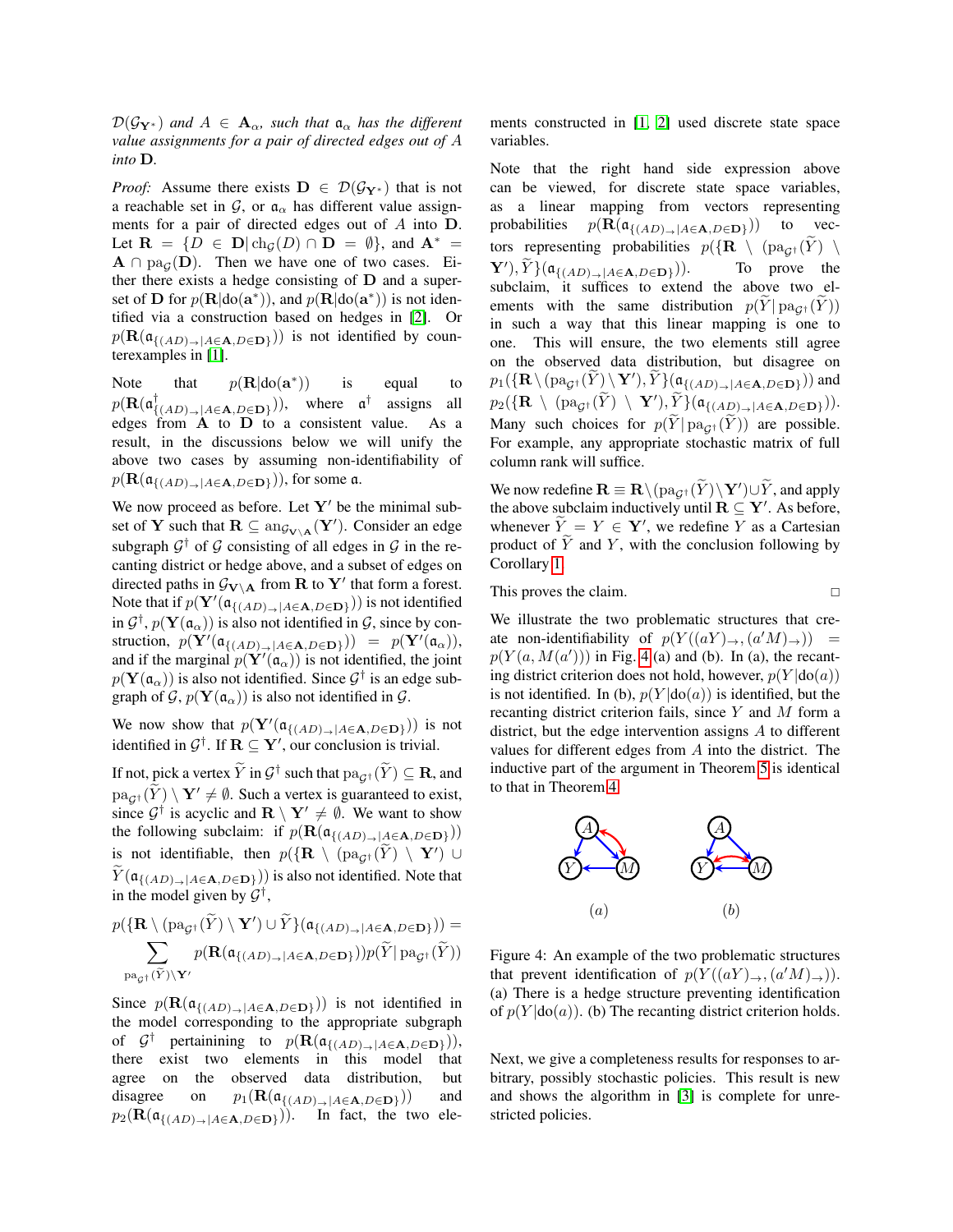**Theorem [6](#page-0-0)** *Define*  $G_{f_A}$  *to be a graph obtained from*  $G$  *by removing all edges into* **A***, and adding for any*  $A \in \mathbf{A}$ *,*  $\emph{directed edges from $\mathbf{W}_{A}$ to $A$. Define $\mathbf{Y}^{*} \equiv \operatorname{ang}_{\mathbf{f}_{\mathbf{A}}}(\mathbf{Y})$}\backslash$ **A**. Then if  $p(Y^*(a))$  is not identified in G,  $p(\tilde{Y}(f_A))$ *is not identified in G if*  $f_A$  *is the unrestricted class of policies.*

*Proof:* Assume there exists  $D \in \mathcal{D}(\mathcal{G}_{Y^*})$  that is not a reachable set in G. Let  $\mathbf{R} = \{D \in \mathbf{D} | \text{ch}_{G}(D) \cap \mathbf{D} = \emptyset\},\$ and  $\mathbf{A}^* = \mathbf{A} \cap \text{pa}_{\mathcal{G}}(\mathbf{D})$ . Then there exists a hedge consisting of **D** and a superset of **D** for  $p(\mathbf{R}|\text{do}(\mathbf{a}^*))$ , and  $p(\mathbf{R} | \text{do}(\mathbf{a}^*))$  is not identified via a construction based on hedges in [\[2\]](#page-6-0).

Because  $\mathcal{G}_{\mathbf{V}\setminus\mathbf{A}}$  is an edge subgraph of  $\mathcal{G}_{\mathbf{f}_{\mathbf{A}}}$ , there is some element  $\mathbf{D}' \in \mathcal{D}(\mathcal{G}_{\mathrm{an}_{\mathcal{G}_{\mathbf{V}\setminus\mathbf{A}}}}(\mathbf{Y}))$  that is a subset of  $\mathbf{D}$ . If  $\mathbf{D} = \mathbf{D}'$ , it suffices to consider policies that set  $\mathbf{A}^*$  to constants, and our proof is immediate by the argument in Theorem [4.](#page-0-0)

Otherwise, we proceed as follows. Let  $Y'$  be the minimal subset of **Y** such that  $\mathbf{R} \subseteq \text{ang}_{f_{\mathbf{A}}}(\mathbf{Y}')$ . Consider an edge subgraph  $G^{\dagger}$  of  $\mathcal{G}_{f_A}$  consisting of all edges in  $\mathcal{G}$  in the hedge above, and a subset of edges on directed paths in  $G_{f_A}$  from R to Y' that form a forest. Note that unlike previous proofs, these directed paths may intersect A due to the addition of edges to  $\mathcal{G}_{f_A}$  from  $\mathbf{W}_A$  to  $A \in \mathbf{A}$ . Let  $A^{\dagger}$  be the set  $A^*$  and all elements in A in  $\mathcal{G}^{\dagger}$ .

For every  $A^{\dagger} \in \mathbf{A}^{\dagger}$ , we restrict attention to policies that map from  $\mathbf{W}_{A^{\dagger}}^{\dagger}$  to  $A^{\dagger}$ , where  $\mathbf{W}_{A^{\dagger}}^{\dagger}$  is  $\mathbf{W}_{A^{\dagger}}$  intersected with vertices in  $\mathcal{G}^{\dagger}$ .

Note that if  $p(\mathbf{Y}'(\{A^{\dagger} = f_{A^{\dagger}}(\mathbf{W}_{A^{\dagger}}^{\dagger}) | A^{\dagger} \in \mathbf{A}^{\dagger}\}))$  is not identified in  $\mathcal{G}^{\dagger},$   $p(\mathbf{Y}(\mathbf{f}_{\mathbf{A}}))$  is also not identified in  $\mathcal{G},$ since by construction,  $p(\mathbf{Y}'(\{A^{\dagger} = f_{A^{\dagger}}(\mathbf{W}_{A^{\dagger}}^{\dagger})|A^{\dagger})\})$  $\mathbf{A}^{\dagger}$ }) =  $p(\mathbf{Y}'(\mathbf{f}_{\mathbf{A}}))$  in  $\mathcal{G}^{\dagger}$ , and if the marginal  $p(Y'(f_A))$  is not identified, the joint  $p(Y(f_A))$  is also not identified. Since  $G^{\dagger}$  is an edge subgraph of  $G$ ,  $p(Y(f_A))$  is also not identified in  $\mathcal{G}$ .

We now show that  $p(\mathbf{Y}'(\{A^{\dagger} = f_{A^{\dagger}}(\mathbf{W}_{A^{\dagger}}^{\dagger}) | A^{\dagger} \in \mathbf{A}^{\dagger}\}))$ is not identified in  $\mathcal{G}^{\dagger}$ .

If  $\mathbf{R} \subseteq \mathbf{Y}'$ , it immediately implies the case above where  $D = D'$ , and we are done by Theorem [4.](#page-0-0) If not, we proceed inductively, as before. Pick a vertex  $\tilde{Y}$  in  $\mathcal{G}^{\dagger}$ such that  $pa_{G^{\dagger}}(\widetilde{Y}) \subseteq \mathbf{R}$ , and  $pa_{G^{\dagger}}(\widetilde{Y}) \setminus \mathbf{Y}' \neq \emptyset$ . Such a vertex is guaranteed to exist, since  $\mathcal{G}^{\dagger}$  is acyclic and  $\mathbf{R} \setminus \mathbf{Y}' \neq \emptyset$ . We now have two cases,  $Y \notin \mathbf{A}^*$  or  $\overline{Y} \in \mathbf{A}$ A<sup>∗</sup> . In the former case, we use the inductive argument from Theorem [4.](#page-0-0)

Note, in particular, that if  $\widetilde{Y} \in \mathbf{A}^{\dagger} \setminus \mathbf{A}^*$ , we simply treat  $\widetilde{Y}$  as an ordinary variable, and it's policy as an ordinary conditional distribution. A special argument isn't necessary here since  $\tilde{Y}$  does not intersect the original hedge structure for D.

Now consider the latter case, where  $\widetilde{Y} \in \mathbf{A}^*$ . This case we simply create copies of variables on the path  $\widetilde{Y} \rightarrow W_1 \rightarrow \dots \rightarrow W_k \rightarrow \widetilde{Y}' \in \mathbf{Y}' \text{ in } \mathcal{G}^{\dagger},$ yielding a graph  $\tilde{\mathcal{G}}^{\dagger}$ . We extend the previous inductive argument by considering an "extended" observed data joint distribution where conditional distributions of  $\{W_1, \ldots, W_k, Y\} \cap \mathbf{A}^*$  given their parents are specified by appropriate policies in  $f_A$ . For the unrestricted policy class, the inductive argument again implies that

$$
p(\{\mathbf{R}\setminus(\text{pa}_{\mathcal{G}^{\dagger}}(\widetilde{Y})\setminus\mathbf{Y}'),\widetilde{Y}'\}(\mathbf{a}^*_{\mathbf{A}^*\setminus\{\widetilde{Y}\}})) = \sum_{\substack{\mathbf{X}\in\mathcal{G}^*\\ (\mathbf{a}^*_{\widetilde{Y}}\cup\text{pa}_{\mathcal{G}^{\dagger}\cup\{W_1,\ldots,W_k\}}(\widetilde{Y}))\setminus\mathbf{Y}'}} p(\mathbf{R}|\text{do}(\mathbf{a}^*))p(\widetilde{Y}'|W_k)p(W_1|\widetilde{Y})
$$

$$
\prod_{i=2}^k p(W_i|W_{i-1})\widetilde{p}(\widetilde{Y}=\mathbf{a}^*_{\widetilde{Y}}|\text{pa}_{\mathcal{G}^{\dagger}}(\widetilde{Y}))
$$

is not identified in  $\widetilde{\mathcal{G}}^{\dagger}$  if  $p(\mathbf{R}|\text{do}(\mathbf{a}^*))$  is not identified in  $\widetilde{\mathcal{G}}^{\dagger}$ .

We now inductively apply Lemma [1](#page-1-1) to construct elements in  $\mathcal{G}^{\dagger}$  where  $p(\lbrace \mathbf{R} \setminus (pa_{\mathcal{G}^{\dagger}}(\widetilde{Y}) \setminus \mathbf{M} \rbrace)$  $\{Y'\}, Y'\}$  ( $\mathbf{a}^*_{\mathbf{A}^*\setminus{\{\widetilde{Y}\}}}$ )) is not identified by Corollary [1.](#page-1-2)

We now redefine  $\mathbf{R} \equiv \mathbf{R} \setminus (pa_{G^{\dagger}}(\widetilde{Y}))$ , and  $\mathbf{A}^* \equiv \mathbf{A}^* \setminus$  ${Y}$ . The induction terminates when  ${\bf A}^* = \emptyset$  and  ${\bf R} \subseteq$  $Y'$ , yielding our conclusion.

<span id="page-4-0"></span>

Figure 5: (a) A graph in which we're interested in the distribution  $p({Y_1, Y_2}(A_1 = f_{A_1}(W_2), A_2 = f_{A_2}(W_1))).$ (b) A subgraph of  $\mathcal{G}_{Y^*}$  for the given counterfactual which shows the hedge structure, and the form of the inductive argument which yields non-identification.

We illustrate the novel ideas in this proof via Fig. [5](#page-4-0) (a) and (b), where we are interested in identification of  $p(\lbrace Y_1, Y_2 \rbrace (A_1 = f_{A_1}(W_2), A_2 = f_{A_2}(W_1))).$ First, note that the fact that  $A_1$  is determined by  $W_2$ via  $f_{A_1}$  and  $A_2$  is determined by  $W_1$  via  $f_{A_2}$  implies the set  $Y^* = \{Y_1, Y_2, A_1, A_2, W_1, W_2\}$  is larger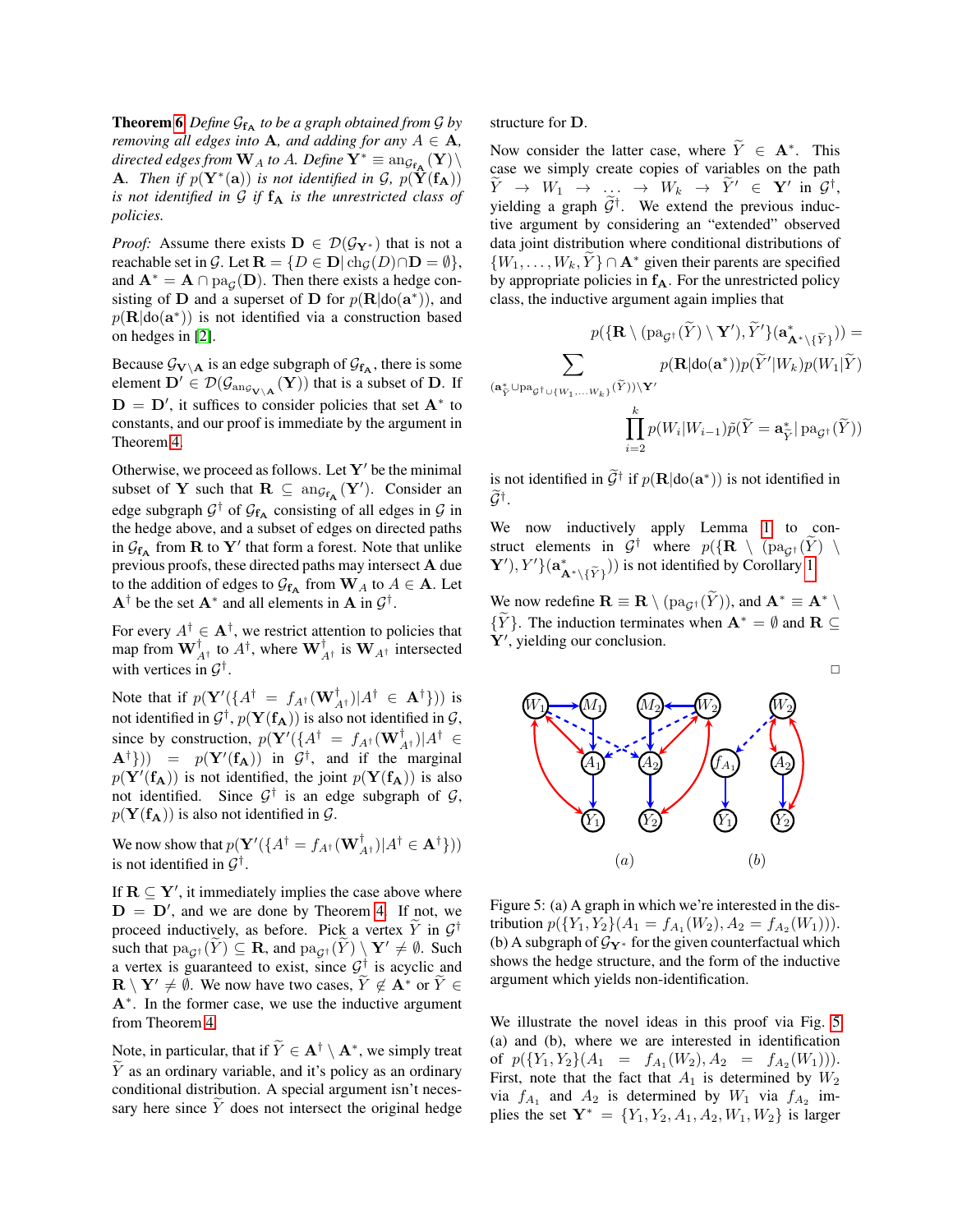than it would have been had we been interested in  $p(Y_1, Y_2 | do(a_1, a_2))$ , in which case Y<sup>\*</sup> would be equal to  ${Y_1, Y_2}$ . Second, note that  $p(Y_1, Y_2 | do(a_1, a_2))$ is identified in this graph, while  $p({Y_1, Y_2})/A_1$  =  $f_{A_1}(W_2), A_2 = f_{A_2}(W_1))$  is not. Specifically, the subgraph shown in Fig. [5](#page-4-0) (b) contains the hedge structure for  $p(Y_2, W_2 | \text{do}(a_2))$ , along with a path  $W_2 \rightarrow f_{A_1} \rightarrow$  $Y_1$  which yields the inductive argument showing nonidentification.

For this example, it sufficed to consider a trivial policy for  $A_2$  which always sets  $A_2$  to a constant. However, the policy  $f_{A_1}$  needed to dependent on  $W_2$  in order to allow the inductive argument to go through showing that if  $p(Y_2, W_2 | \text{do}(a_2))$  is not identified,  $p(\{Y_2, Y_1\}(a_2, A_1 =$  $f_{A_1}(W_2))$  is also not identified.

Finally, we give an argument for completeness, for unrestricted policies, of the identification algorithm for responses to edge-specific policies. The following proof can be viewed as a generalization of the arguments in Theorems [5](#page-0-0) and [6.](#page-0-0) This result is also new.

**Theorem [7](#page-0-0)** Define the graph  $\mathcal{G}_{f_\alpha}$  to be one where all *edges with arrowheads into*  $A_{\alpha}$  *are removed, and directed edges from any vertex in*  $W_A$  *to*  $A \in \mathbf{A}_{\alpha}$  *added. Fix a set* Y *of outcomes of interest, and define* Y<sup>∗</sup> *equal*  $\mathrm{an}_{\mathcal{G}_{\mathrm{f}\alpha}}(\mathbf{Y})\setminus\mathbf{A}_\alpha$ *. Then if*  $p(\mathbf{Y}^*(\mathbf{a}))$  *is not identified, or* there exists  $\mathbf{D}\in \mathcal{D}((\mathcal{G}_{\mathfrak{f}_{\alpha}})_{\mathbf{Y}^*})$ , such that  $\mathfrak{f}_{\alpha}$  yields differ*ent policy assignments for two edges from*  $A \in \mathbf{A}_{\alpha}$  *to*  $\mathbf{D}_{\alpha}$ *,*  $p(\mathbf{Y}(\mathfrak{f}_{\alpha}))$  *is not identified.* 

*Proof:* Assume there exists  $D \in \mathcal{D}(\mathcal{G}_{Y^*})$  that is not a reachable set in  $\mathcal{G}$ , or  $f_{\alpha}$  has the different policy assignments for a pair of directed edges out of A into D. Let  $\mathbf{R} = \{D \in \mathbf{D} | \text{ch}_{\mathcal{G}}(D) \cap \mathbf{D} = \emptyset \}$ , and  $A^* = A \cap pa_{\mathcal{G}}(D)$ . Then we have one of two cases. Either there exists a hedge consisting of D and a superset of **D** for  $p(\mathbf{R}|\text{do}(\mathbf{a}^*))$ , and  $p(\mathbf{R}|\text{do}(\mathbf{a}^*))$  is not identified via a construction based on hedges in [\[2\]](#page-6-0); or  $p(\mathbf{R}(f_{\{(AD) \rightarrow \exists A \in \mathbf{A}, D \in \mathbf{D}\}}))$  is not identified by counterexamples in [\[1\]](#page-6-1) (i.e., the "recanting district criterion").

Because  $\mathcal{G}_{\mathbf{V}\setminus\mathbf{A}}$  is an edge subgraph of  $\mathcal{G}_{f_{\mathbf{A}}}$ , there is some element  $\mathbf{D}' \in \mathcal{D}(\mathcal{G}_{\mathrm{an}_{\mathcal{G}_{\mathbf{V}\setminus\mathbf{A}}}(\mathbf{Y})})$  that is a subset of  $\mathbf{D}$ . If  $D = D'$ , it suffices to consider interventions that set the all edges out of  $A^*$  to the same policy and our proof follows from the argument in Theorem [6.](#page-0-0)

Additionally, note that  $p(\mathbf{R}|\text{do}(\mathbf{a}^*))$  is equal to  $p(\mathbf{R}(\mathfrak{f}^{\dagger}_{f}% ,\mathbf{I}_{f}^{\dagger}% ,\mathbf{I}_{f}^{\dagger}_{f})\equiv p(\mathbf{I}_{f}(\mathbf{I}_{f}^{\dagger}_{f}% ,\mathbf{I}_{f}^{\dagger}_{f}^{\dagger}% ,\mathbf{I}_{f}^{\dagger}_{f}))$  $({_{A D_{\rightarrow} | A \in \mathbf{A}, D \in \mathbf{D}}})$ ), where  $f^{\dagger}$  assigns all edges from  $\overrightarrow{A}$  to  $\overrightarrow{D}$  to a consistent value. As a result, we can unify the two cases above (hedge and recanting district) by assuming non-identifiability of  $p(\mathbf{R}(\mathfrak{f}_{\{(AD_{\rightarrow}|A\in\mathbf{A},D\in\mathbf{D}\})}))$  for some policy set f.

We now proceed as before. Let  $Y'$  be the minimal sub-

set of **Y** such that  $\mathbf{R} \subseteq \mathrm{an}_{\mathcal{G}_{f_\alpha}}(\mathbf{Y}').$  Consider an edge subgraph  $\mathcal{G}^{\dagger}$  of  $\mathcal{G}_{f_{\alpha}}$  consisting of all edges in  $\mathcal{G}_{f_{\alpha}}$  in the hedge above, and a subset of edges on directed paths in  $\mathcal{G}_{\mathfrak{f}_{\alpha}}$  from **R** to **Y**' that form a forest. As in Theorem [6,](#page-0-0) these directed paths may intersect A due to the addition of edges in  $\mathcal{G}_{\mathfrak{f}_{\alpha}}$  from  $\mathbf{W}_{\mathbf{A}}$  to  $A \in \mathbf{A}$ . Let  $\mathbf{A}^{\dagger}$  be the union of the set  $A^*$  and all elements that are in A in  $\mathcal{G}^{\dagger}$ . For every  $A^{\dagger} \in \mathbf{A}^{\dagger}$  we restrict attention to policies that map values of  $\mathbf{W}_{A^{\dagger}}^{\dagger}$  to  $A^{\dagger}$ , where  $\mathbf{W}_{A^{\dagger}}^{\dagger}$  is  $\mathbf{W}_{A^{\dagger}}$  intersected with the vertices in  $\mathcal{G}^{\dagger}$ .

Note that if  $p(Y'(\lbrace A^{\dagger} \rbrace))$  =  $\mathfrak{f}_{\{(AD)_\rightarrow | A\in \mathbf{A}, D\in \mathbf{D}\}}(\mathbf{W}_{A^\dagger}^\dagger)|A^\dagger\quad \in \quad \mathbf{A}^\dagger\}))$  is not identified in  $\mathcal{G}^{\dagger}$ ,  $p(\mathbf{Y}(\mathfrak{f}_{\alpha}))$  is also not identified in G. This is because, by construction,  $p(Y'(\lbrace A^{\dagger} \rbrace))$  $f_{\{(AD)_{\rightarrow}|A\in\mathbf{A},D\in\mathbf{D}\}}(\mathbf{W}_{A^{\dagger}}^{\dagger})|A^{\dagger} \in \mathbf{A}^{\dagger}\}) = p(\mathbf{Y}'(\mathfrak{f}_{\alpha}))$ in  $\mathcal{G}^{\dagger}$ , and if the marginal  $p(\mathbf{Y}'(\mathfrak{f}_{\alpha}))$  is not identified the joint  $p(\mathbf{Y}(\mathfrak{f}_{\alpha}))$  is also not identified in  $\mathcal{G}^{\dagger}$ . Because  $\mathcal{G}^{\dagger}$  is an edge subgraph of G,  $p(Y(f_{\alpha}))$  is also not identifiable in  $\mathcal G$ .

We now show that

$$
p(\mathbf{Y}'(\{A^{\dagger}=\mathfrak{f}_{\{(AD) \rightarrow} | A \in \mathbf{A}, D \in \mathbf{D}\}}(\mathbf{W}_{A^{\dagger}}^{\dagger}) | A^{\dagger} \in \mathbf{A}^{\dagger}\}))
$$

is not identified in  $\mathcal{G}^{\dagger}$ . Note that if  $\mathbf{R} \subseteq \mathbf{Y}'$ , we are done since this implies  $D = D'$  which implies we can simply apply Theorem [6](#page-0-0) as described above.

If  $\mathbf{R} \not\subseteq \mathbf{Y}'$ , pick a vertex  $\tilde{Y}$  in  $\mathcal{G}^{\dagger}$  such that  $\text{pa}_{\mathcal{G}^{\dagger}}(\tilde{Y}) \subseteq$ **R** and  $pa_{G^{\dagger}}(\tilde{Y}) \setminus Y' \neq \emptyset$ . Such a vertex is guaranteed to exist since  $\mathcal{G}^{\dagger}$  is acyclic and  $\mathbf{R} \setminus \mathbf{Y}' \neq \emptyset$ . We now have two cases,  $\tilde{Y} \notin \mathbf{A}^*$  or  $\tilde{Y} \in \mathbf{A}^*$ . In the former case, we use the inductive argument from Theorem [5.](#page-0-0) In particular, if  $\tilde{Y} \in \mathbf{A}^{\dagger} \setminus \mathbf{A}^*$ , we treat  $\tilde{Y}$  as an ordinary variable, and the element of f pertaining to  $\widetilde{Y}$  and its outgoing edge in  $\mathcal{G}^{\dagger}$  as an ordinary distribution with the properties that yield an injective map. This element of f is then used to obtain non-identification in the inductive step corresponding to  $Y$ . A special argument isn't necessary here since  $Y$  does not intersect the original hedge structure for D.

Now consider the latter case, where  $\widetilde{Y} \in \mathbf{A}^*$ . We apply the same argument as in Theorem [6.](#page-0-0) We create copies of variables on the path  $\widetilde{Y} \to W_1 \to \ldots \to W_k \to \widetilde{Y}' \in$  $\mathbf{Y}'$  in  $\mathcal{G}^{\dagger}$ , yielding a graph  $\tilde{\mathcal{G}}^{\dagger}$ . We extend the previous inductive argument by considering an "extended" observed data joint distribution where conditional distributions of  $\{W_1, \ldots, W_k, Y\} \cap \mathbf{A}^*$  given their parents are specified by appropriate policies in  $f_{\mathbf{A}}$ . For the unrestricted policy